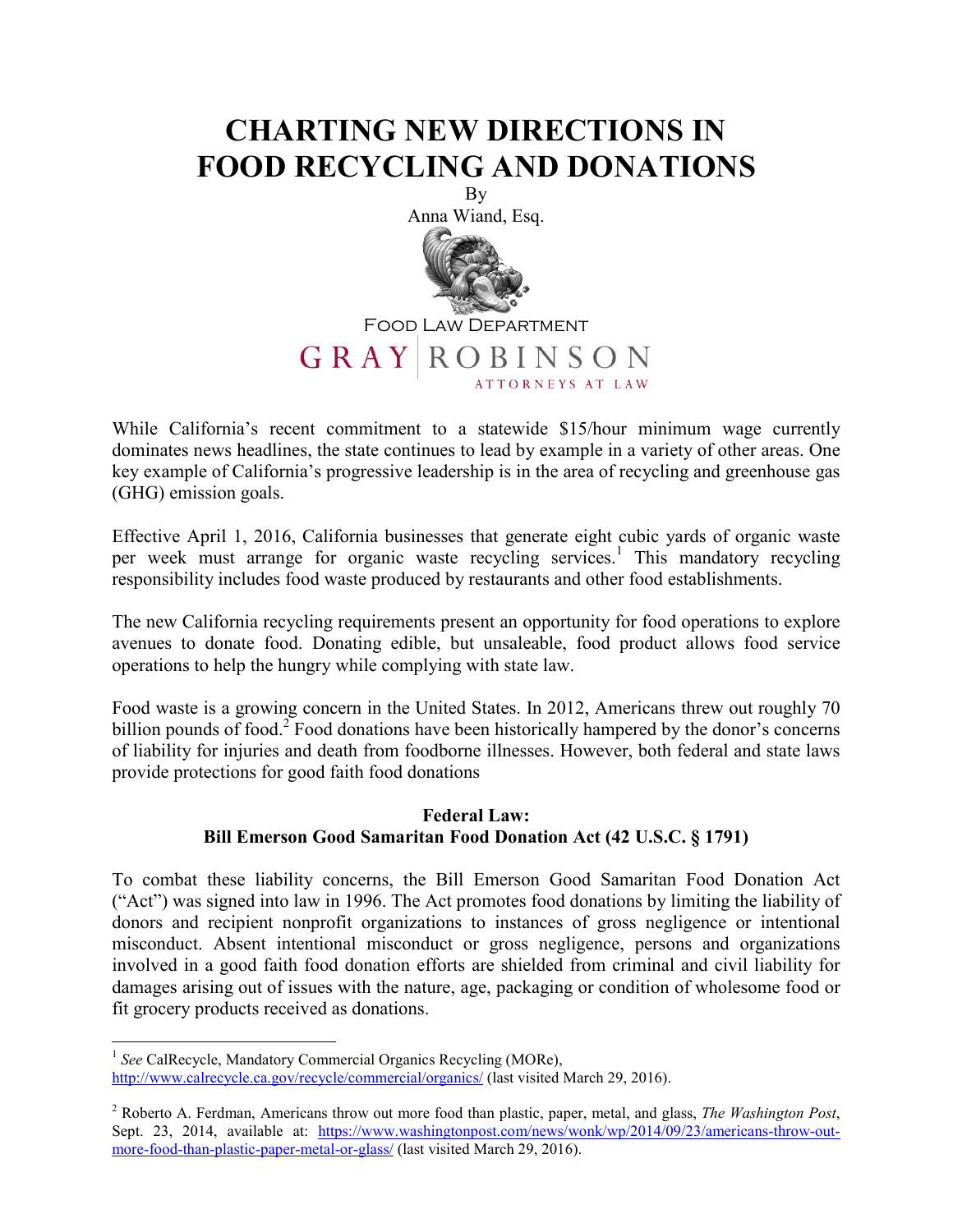Generally, the Act affords protection when: (1) the donated items are either "apparently wholesome food" or "apparently fit grocery products;" (2) the covered party donates the items in good faith; (3) the donation is made to a nonprofit organization; and (4) the nonprofit distributes the donated items to needy individuals.

The Act defines "apparently wholesome food" as "food that meets all quality and labeling standards imposed by Federal, State, and local laws and regulations even though the food may not be readily marketable due to appearance, age, freshness, grade, size, surplus, or other conditions."<sup>3</sup> The Act also covers "food" which is broadly defined as "any raw, cooked, processed, or prepared edible substance, ice, beverage, or ingredient used or intended for use in whole or in part for human consumption."<sup>4</sup> Thus, generally, if the donated product is meant to be eaten, it is covered.<sup>5</sup>

The Act provides protection from liability for persons involved in good faith donation activities.<sup>6</sup> Under the Act, to "donate" means to "give without requiring anything of monetary value from the recipient" and includes a donation from one nonprofit to another even if the donor organization charges a nominal fee to the donee organization, as long as the final recipient is not required to give anything of monetary value.<sup>7</sup> The Act does not define "good faith;" however, it generally is considered to require honesty or sincerity of intention and observance of reasonable commercial standards<sup>8</sup>

The relevant parties protected by the Act include a "nonprofit organization" and a "person." The Act defines "nonprofit organization" an entity that is operating for religious, educational or charitable purposes and "does not provide net earnings to, or operate in any other manner that inures to the benefit of, any officer, employee, or shareholder of the entity."  $A$  "person" is very broadly defined by the Act to include an "individual, corporation, partnership, organization, association, or governmental entity, including a retail grocer, wholesaler, hotel, motel, manufacturer, restaurant, caterer, farmer, and nonprofit food distributor or hospital" and even specifically protects officials or other representatives one of the enumerated entities.<sup>10</sup>

 $6$  42 U.S.C. § 1791(c) (2015).

 $7$  42 U.S.C. § 1791(b)(3) (2015).

8 *See generally*, Black's Law Dictionary 307 (2nd pocket ed. 2001). *See also R.R. Comm'n of Texas v. Gulf Energy Expl. Corp.,* No. 14-0534, 2016 WL 363771, at \*5-7 (Tex. Jan. 29, 2016) (discussing good faith in the context of a defense of good faith).

 $9$  42 U.S.C. § 1791(9) (2015).

 $^{10}$  42 U.S.C. § 1791(10) (2015).

 $3$  42 U.S.C. § 1791(b)(2) (2015).

 $4$  42 U.S.C. § 1791(b)(4) (2015).

 $5$  The Act also protect the donation of "grocery products" including non-food products like paper plates and cleaning supplies.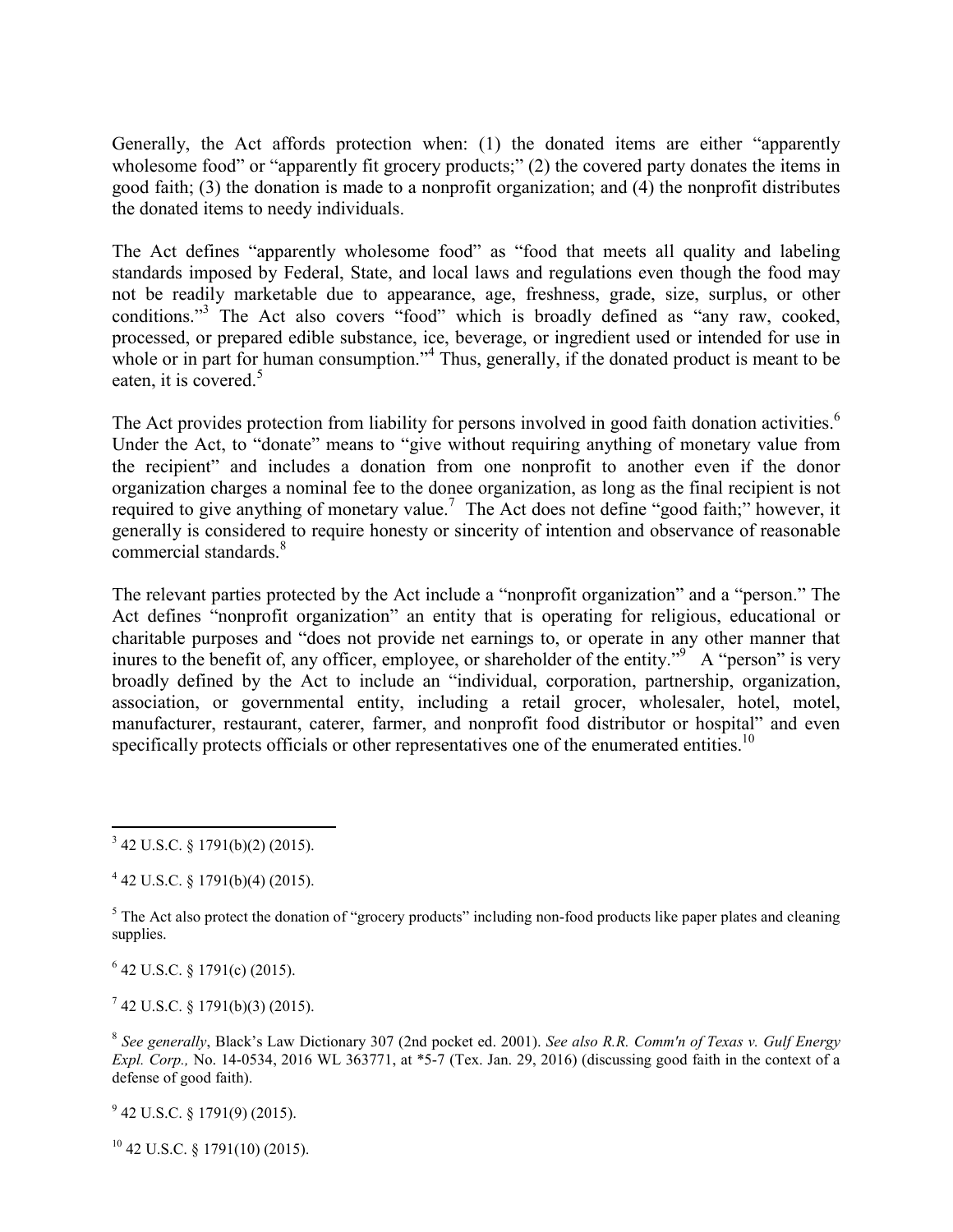In some instances, the Act extends protection from civil and criminal liability to the donation of products that may not meet all "quality and labeling standards imposed by Federal, State, and local laws and regulations." In particular, the partial compliance provision, Section 1791(e), allows for the donation of otherwise edible and wholesome items with flaws like open or broken packaging, missing or damaged labels, or items that must be washed, trimmed or otherwise cleaned before they can be provided to the ultimate recipients.

To comply with the partial compliance provision, the donor and the recipient nonprofit organization must follow three steps. First, the donor must inform the recipient nonprofit organization of the nonconforming nature of the food. Next, recipient nonprofit organization must agree to recondition the food. Finally, the recipient nonprofit organization must know the standards for reconditioning the food.

## **State Law Food Donation Protections**

In addition to the Bill Emerson Good Samaritan Food Donation Act, most states have adopted similar good Samaritan protections for food donors.

For example, California food donation efforts are guided by Section 114433 of the California Retail Food Code, Section 1714.25(a) of the California Civil Code, and Section 58505 of the California Food and Agriculture Code. Each of these provisions limits the liability of the donating entity for damages and injuries resulting from the donation activity.

In Texas, the state Good Faith Donor Act protects food donors from liability.<sup>11</sup> However, section 228.83 of the Texas Food Establishment Regulations provides food donation requirements that ensure food safety.<sup>12</sup> For example, this provision provides specific guidance for the donation of time/temperature control for safety food, like prepare meals, and requires that donated foods are "labeled with the name of the food, the source of the food, and the date of preparation."<sup>13</sup>

Similarly, in Illinois, the Illinois Good Samaritan Food Donor Act limits the liability of the donating entity for damages and injuries resulting from the food donation activity.<sup>14</sup> A notable nuance in the Illinois Good Samaritan Food Donor Act is that protection from liability is limited to specified types of donors.<sup>15</sup> Protected donors include food retailers, like restaurants and "any other person (if that other person donates food that has been inspected by either a State or federal authority and has not been altered after that inspection)."<sup>16</sup>

<sup>11</sup> Tex. Civ. Prac. & Rem. Code Ann. § 76.001 *et. seq*. (2015).

<sup>12</sup> 25 Tex. Admin. Code § 228.83(2016).

 $13$  25 Tex. Admin. Code § 228.83(b) & (c) (2016).

<sup>14</sup> 745 Ill. Comp. Stat. Ann. 50/1 *et. seq*. (2015).

<sup>15</sup> 745 Ill. Comp. Stat. Ann. 50/3(a) (2015).

<sup>16</sup> 745 Ill. Comp. Stat. Ann. 50/3(a) (2015).